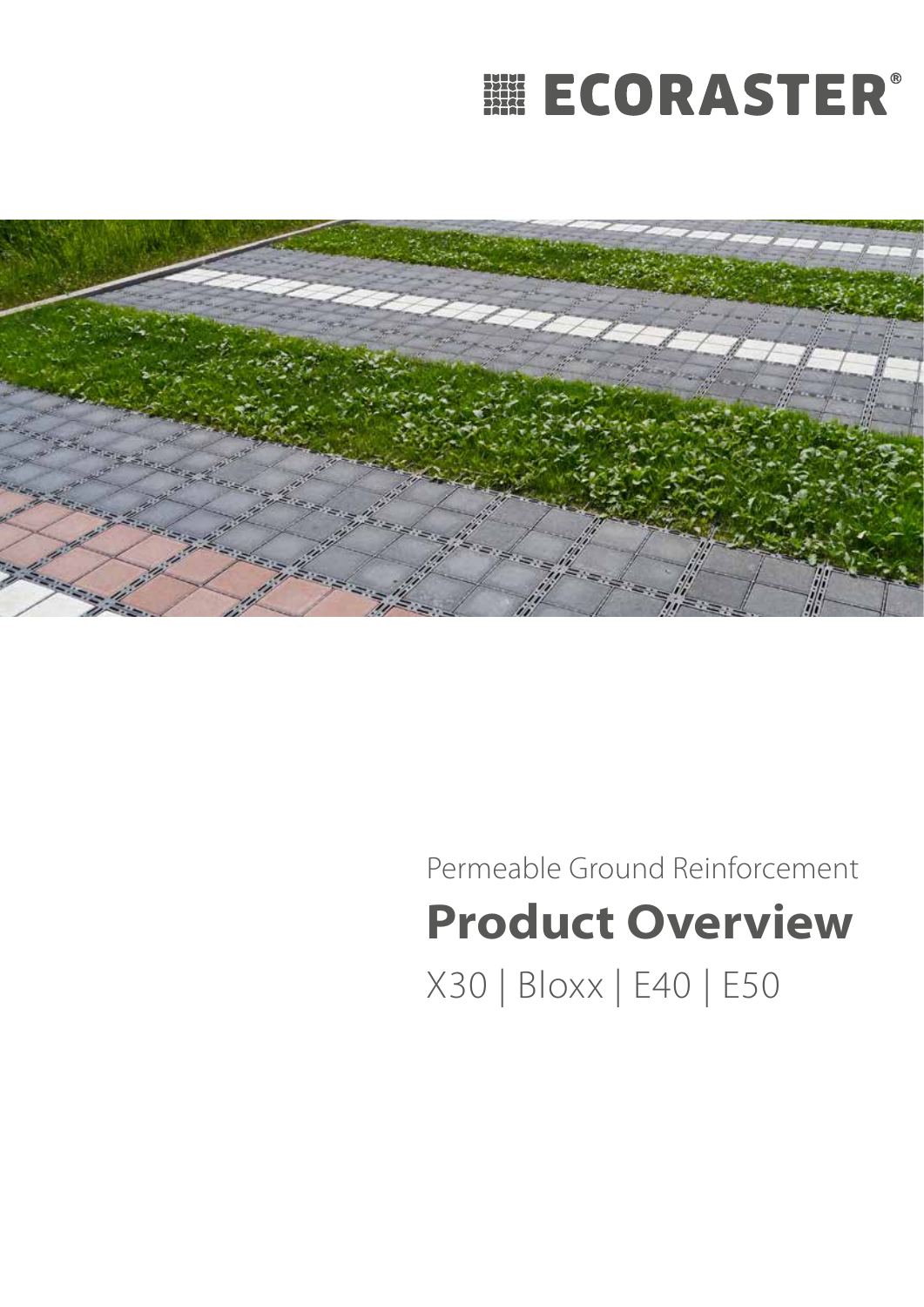## ECORASTER® E40 | E50

Quality permeable ground reinforcement

High quality permeable ground reinforcement. E40 Allround and E50 Heavy-Duty.

### **Your Benefits:**

- $\checkmark$  easy and quick installation (up to 100 m<sup>2</sup> 1,076 ft<sup>2</sup>/h per person)
- $\checkmark$  high resilience (up to 800 t/m<sup>2</sup>)
- $\checkmark$  low maintenance
- $\checkmark$  installation without heavy construction equipment
- $\checkmark$  no edging needed
- permeable ground reinforcement
- $\checkmark$  low transport and handling costs
- $\checkmark$  versatile applicable, accessories available
- $\checkmark$  weatherproof and unbreakable
- $\checkmark$  Safety interlocking, 36 notches per m<sup>2</sup>
- UV-resistant and frostproof
- immediately green area (ECORASTER® Green, pre-greened)
- $\checkmark$  20 year warranty
- $\checkmark$  "Made in Germany" (TÜV Nord)





20 YEAR



### **Easy to install:**



| Type:                    | Dimensions:                                                                 | Material:              | Wall thick-<br>ness:         | Load:                                   | Solubility:                                                                                                                     | Compressive<br>strength:            | Weight per piece:                        | Weight per m <sup>2</sup><br>10.76 ft <sup>2</sup> : |
|--------------------------|-----------------------------------------------------------------------------|------------------------|------------------------------|-----------------------------------------|---------------------------------------------------------------------------------------------------------------------------------|-------------------------------------|------------------------------------------|------------------------------------------------------|
| E50<br><b>Heavy Duty</b> | $330 \times 330 \times 50$ mm $\cdot$<br>$12.99 \times 12.99 \times 1.97$ " | 100% recycled          | $5$ mm $\cdot$<br>0.1968     | to<br><b>UD</b><br>800 t/m <sup>2</sup> | resistant to acids, al-<br>kalis, alcohol, oil and up<br>petrol (de-icing salt, point axle load<br>ammonia, acid rain,<br>etc.) | 20 <sub>t</sub><br>to<br>(DIN 1072) | $1,06 \text{ kg} \cdot 2.34 \text{ lbs}$ | 9,55 kg · 21.05 lbs                                  |
| E40<br>Allround          | $330 \times 330 \times 40$ mm $\cdot$<br>$12.99 \times 12.99 \times 1.57$ " | Polyethylene<br>(LDPE) | $3.6$ mm $\cdot$<br>$0.14$ " | (depen-<br>ding on<br>fill type)        |                                                                                                                                 |                                     | $0.58$ kg $\cdot$ 1.27 lbs               | $5,22$ kg $\cdot$ 11.50 lbs                          |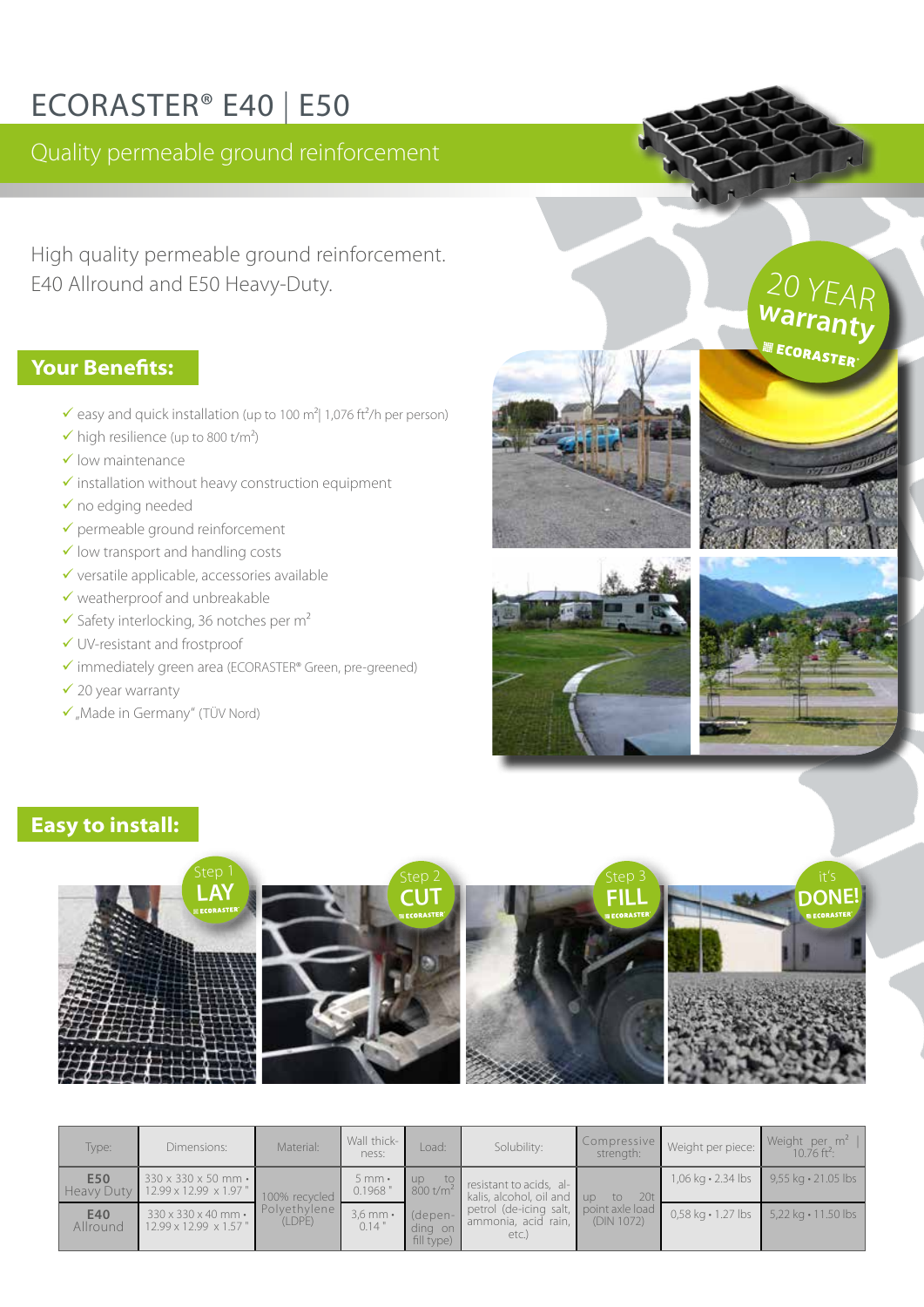### ECORASTER® Bloxx

### With integrated "no-clogging" drainage

Get paved areas with less efforts - permeable! Safe money, time and maintenance.

### **How it works:**



Clogg-free dain system

Bloxx Concrete Element ECORASTER Bloxx

Substructure, water-bearing bed

### **Fully accessible!!!**





### **Clogging? Not possible!**

Unique safety interlocking, NO bumps, NO trip hazards!

 **Safety Locking System**  $\checkmark$  High infiltration rate **Quick Installation Low maintenance**

| Type:        | Dimensions:                                                                             | Material:                  | Paver colors: | Solubility:                                                                                                                          | Compressive<br>strength: | Weight per m <sup>2</sup> :                                  |
|--------------|-----------------------------------------------------------------------------------------|----------------------------|---------------|--------------------------------------------------------------------------------------------------------------------------------------|--------------------------|--------------------------------------------------------------|
| <b>Bloxx</b> | 330 x 330 x 50 mm · 100%<br>$12.99 \times 12.99 \times 1.97$ Polyethylene dark grey and | recycled red,<br>$(1$ DPF) | light grey    | white, resistant to acids, up<br>alkalis, alcohol, oil point axle load<br>and petrol (de-icing<br>salt, ammonia, acid<br>rain, etc.) | (DIN 1072)               | to 20t approx. 85 kg $\cdot$<br>187.39 lbs<br>(incl. pavers) |

### **Easy to install:**





ECORASTER® Bloxx, unpack, snap together, and drop the blocks in. No need to tuckpoint the joints!

Bloxx elements connect together in seconds!

Bloxx Paver Elements, replaceable without loosening the cluster (e.g. exchange dirty paver)



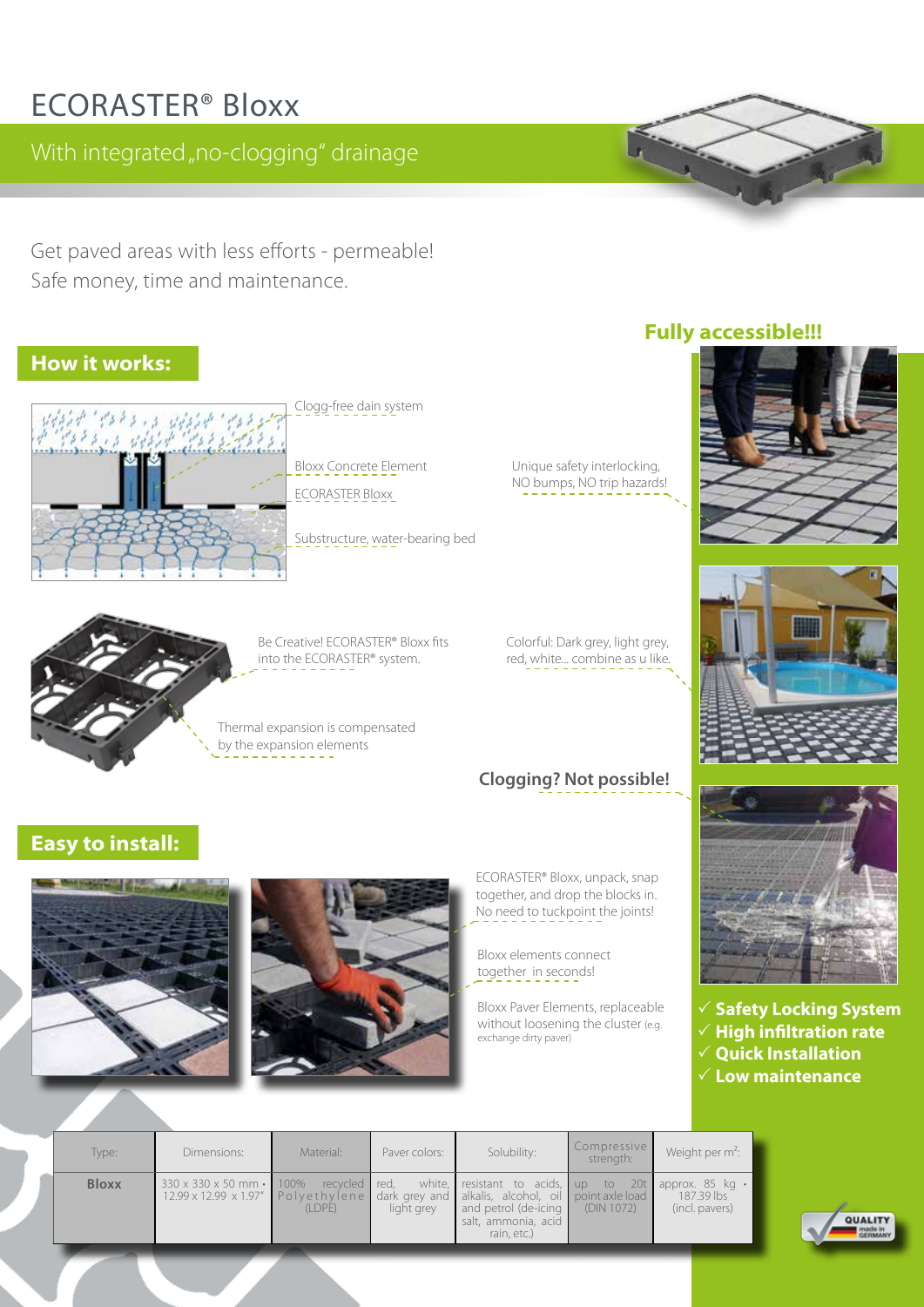## ECORASTER® X30

### Hardscape Base Stabilizing System

A heavy duty linking grid system that allows you to build stronger hardscapes by stabilizing the base material.

### **Your Benefits:**

- » Up to 50% base reduction in excavation
- » Up to 30% labour cost savings
- » Wider pin-point load dispersal
- » Reduced warrantee call-backs from shifting and sinking
- » Reduced risk of poor sub-base compaction
- » Sustainable, efficient, and profitable!

### **Easy to install:**





### **Applications:**

- » Heavy Duty Base Stabilization
- » Permeable Base Stabilization
- » Interlock Driveway Base Support
- » Permeable Interlock Concrete Paving Installation



| Type:                         | Dimensions:                                                                          | Material: | Wall thickness: | Load<br><b>UD</b><br>to: | Solubility:                                                                                                                                                                                               | strength:  | per piece: | Compressive Weight Weight per $m^2$<br>10.76 ft <sup>2</sup> : |
|-------------------------------|--------------------------------------------------------------------------------------|-----------|-----------------|--------------------------|-----------------------------------------------------------------------------------------------------------------------------------------------------------------------------------------------------------|------------|------------|----------------------------------------------------------------|
| <b>X30</b><br>Base Stabilizer | 330 x 330 x 30 mm · 100% recycled<br>$12.99 \times 12.99 \times 1.18$ " Polyethylene | (LDPE)    | $0.2$ in        | (filled)                 | $t/ft^2$ resistant to acids, up to 20t 0,77 kg $\cdot$ 6,93 kg $\cdot$ 15.3 lbs<br>(unfilled) alkalis, alcohol, oil point axle load<br>and petrol (de-icing<br>$t/ft2$ salt, ammonia, acid<br>rain, etc.) | (DIN 1072) | $1.7$ lbs  |                                                                |





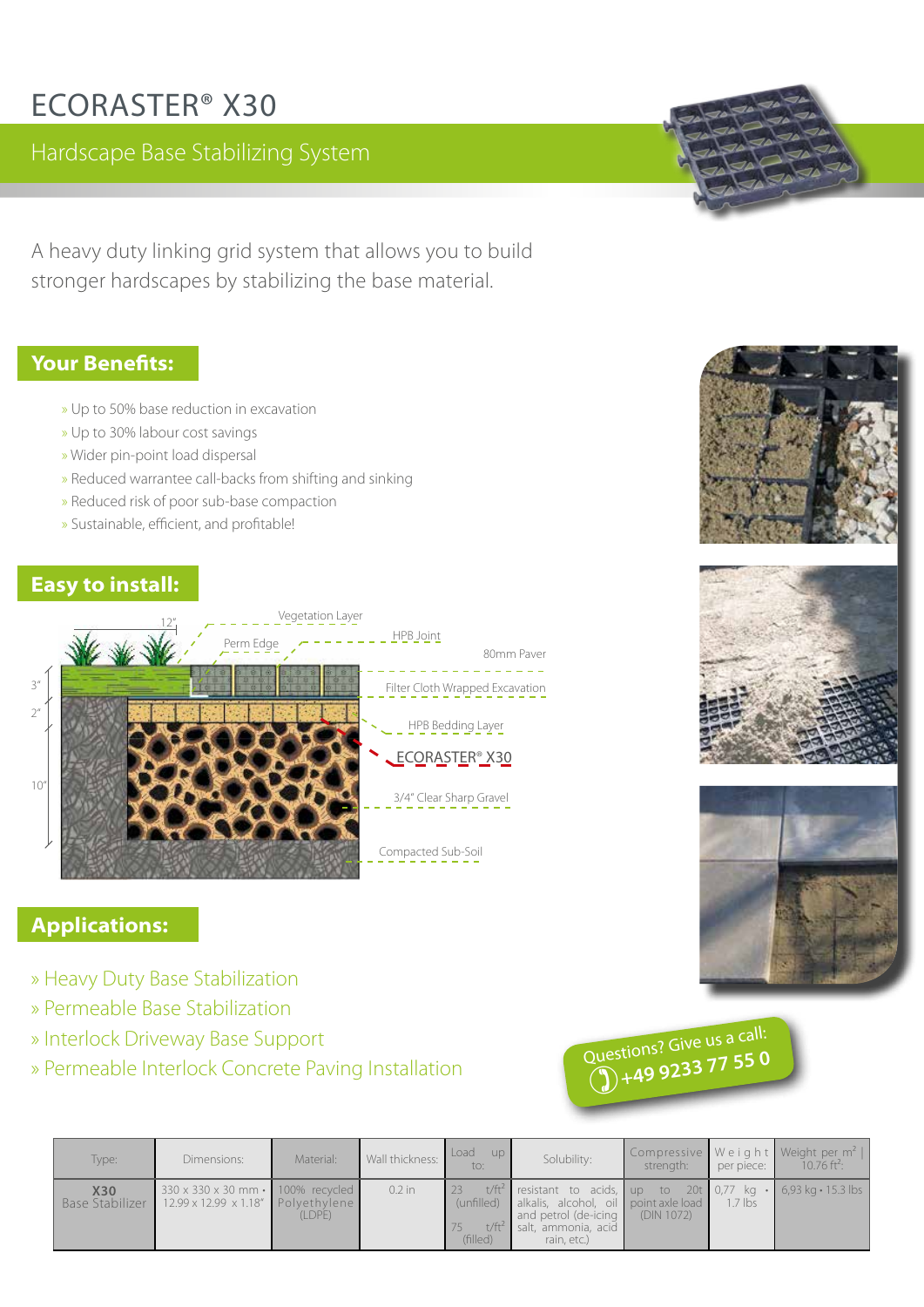### Specifications

### Sustainable and cost-saving

|                                          |                                                                                            | <b>GREEN / MICROGREEN</b>                                                                                                                              | <b>MINERAL</b>                    | <b>Bloxx</b>                                      | 20 YEAR |                                                                      |  |  |  |
|------------------------------------------|--------------------------------------------------------------------------------------------|--------------------------------------------------------------------------------------------------------------------------------------------------------|-----------------------------------|---------------------------------------------------|---------|----------------------------------------------------------------------|--|--|--|
| <b>ECORASTER<sup>®</sup></b> Application |                                                                                            |                                                                                                                                                        | vegetated                         | gravel filled                                     | paved   | warranty<br><b>ECORASTER</b>                                         |  |  |  |
|                                          | Roads and paths used only for<br>pedestrians and bicycles may<br>use this                  |                                                                                                                                                        | E40<br>alternative: S50           | E40<br>alternative: S50                           |         |                                                                      |  |  |  |
|                                          | $\rightarrow$<br>却                                                                         | Paths, walkways and similar<br>applications, as well as car<br>parking                                                                                 | E40<br>alternative: E50 or<br>S50 | E40<br>alternative: E50                           |         |                                                                      |  |  |  |
| Deol                                     | Roads, road shoulders and<br>parking lots used for all types<br><b>TTTT</b><br>of vehicles |                                                                                                                                                        | E50                               | $E50*$<br>alternative:<br><b>ECORASTER® STONE</b> |         | <b>TIN NORI</b><br>DIN 1072 bis 201<br>Imweltneutral nac<br>DECD 202 |  |  |  |
|                                          |                                                                                            | Areas used with high point<br>axle loading e.g. warehousing<br>(forklifts and trucks), truck<br>parking lots, bus parking,<br>helicopter landing pads. |                                   | $E50*$<br>alternative:<br><b>ECORASTER® STONE</b> |         | 3/4" covering-over<br>with 1-2cm   3/8" -                            |  |  |  |
|                                          |                                                                                            | Installed and unfilled, the ECORASTER® system can be driven on with heavy wheeled vehicles (EN 124 / D400   except Bloxx).                             |                                   |                                                   |         |                                                                      |  |  |  |



- UV-resistant, certified DIN EN 60068-2-5
- $\checkmark$  Point axle loading up to 20 t/m<sup>2</sup>, DIN 1072:1985
- ✔ Heavy-duty, tried and tested DIN EN 124:2011
- Environmentally safe, tested OECD 202:2004
- $\checkmark$  Factory warranty: 20 years from purchase date (private use)
- ◆ NATO certified E50 MOD / 9330-99-858-1406
- **√TÜV CERT**
- √ TÜV Nord "Made in Germany"



#### Accessories

PURUS offer accessories for ECORASTER® ground reinforcement systems, including hinge and curve adaptors as well as parking markers.

#### Safety interlocking system



Effective safety snap connections are quick and easy to install.

### Deploy without expansion joints



Not affected by temperature variations due to the integral expansion elements.

Installed and unfilled, the ECORASTER® system can be driven on with heavy wheeled vehicles (class D 400, excl. Bloxx)

**Please note:** Please read the manual/ check our website for more information!  $1m^2 = 10.764 \text{ ft}^2$